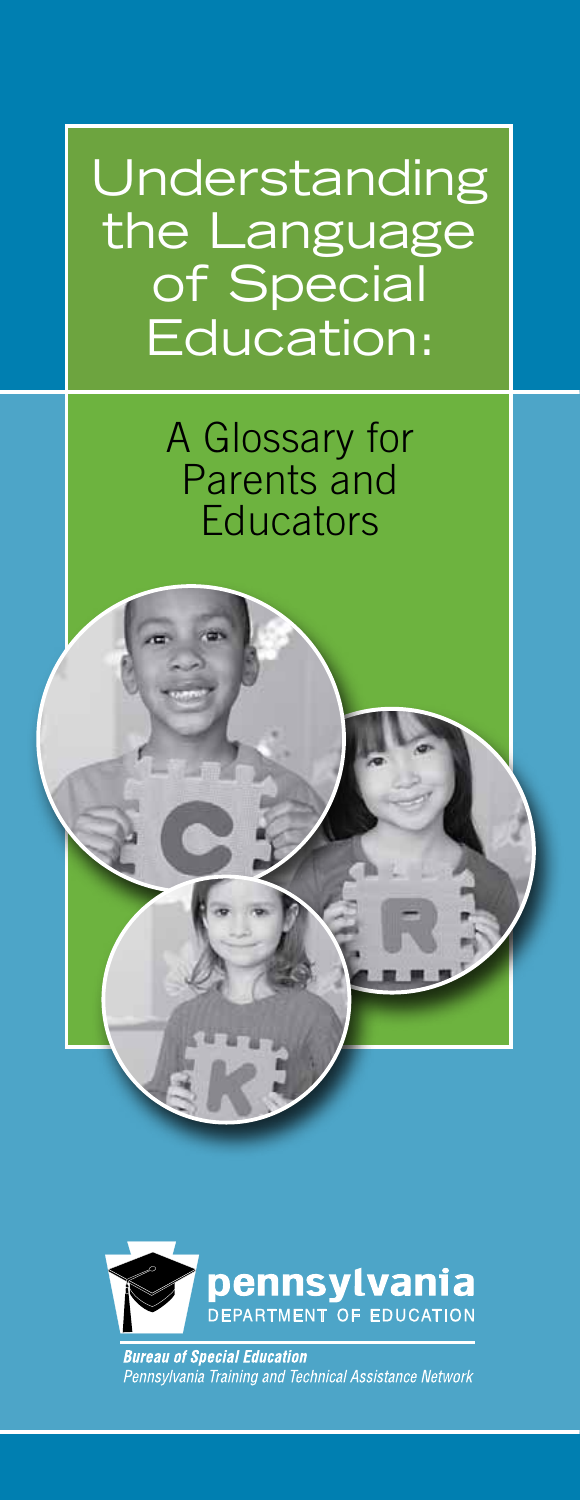### Introduction

Greetings! Welcome to the world of special education. As with many specialized fields, there are terms used in special education that are unique. This guide is not a legal document and was developed to give parents and educators in Pennsylvania an understanding of the language of special education so they can more easily participate in educational decision-making.

## Table of Contents

| Agencies, Organizations, and Programs 1  |
|------------------------------------------|
| Disabilities and Behaviors  6            |
| Educational Terms 10                     |
| Assessments, Services, and Therapies 16  |
| Government Regulations and Legalities 20 |
|                                          |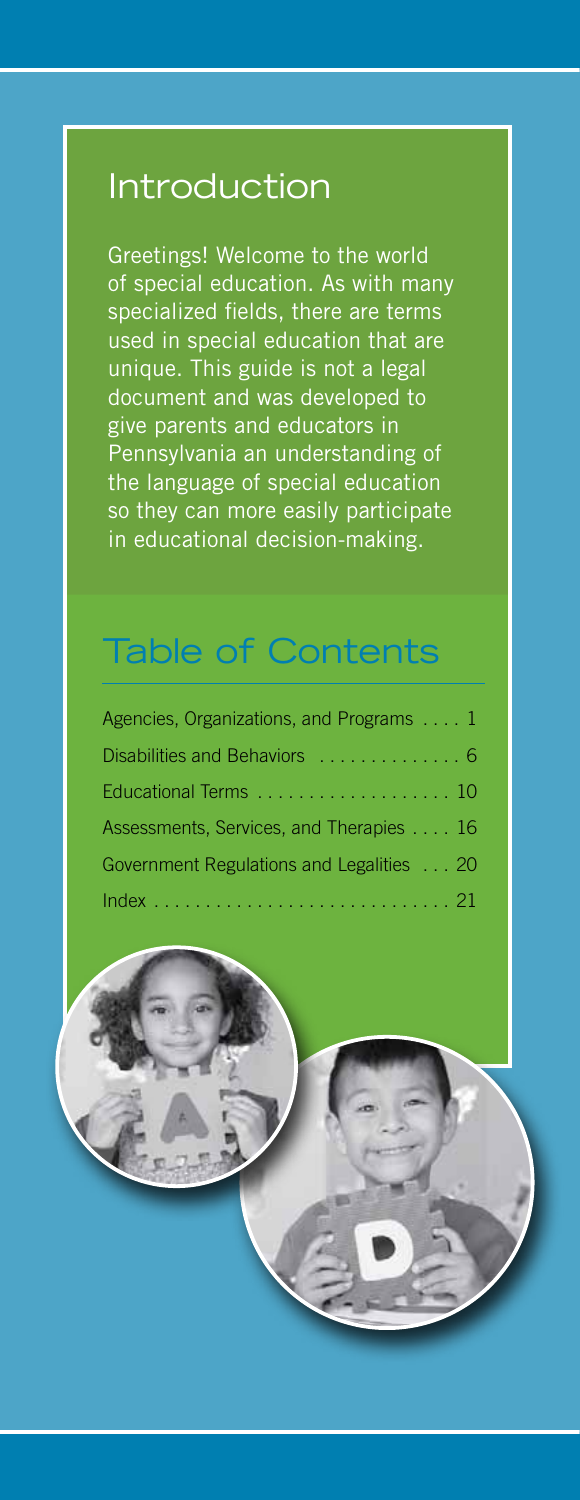### Agencies, Organizations, and Programs

#### **Advocacy and Resources for Citizens of Pennsylvania**

**(Arc)** is the state chapter of the largest advocacy organization in the United States for citizens with cognitive, intellectual, and developmental disabilities and their families. The Arc of Pennsylvania works to promote active citizenship and inclusion of all children and adults with cognitive, intellectual, and developmental disabilities in every community.

The **American Speech-Language-Hearing Association (ASHA)** is a national professional association for speech and language therapists and audiologists.

The **Bureau of Special Education (BSE)** within the Pennsylvania Department of Education is responsible for the education of students with disabilities from ages three through 21.

**Child Find** is a federal requirement that states must actively locate children, from birth to age 21, who have disabilities or who are at risk for developing disabilities.

**ConsultLine** (1-800-879-2301) is the toll-free help line provided by the Pennsylvania Department of Education's Bureau of Special Education to assist parents of children with disabilities who have questions concerning their children's special education programs.

The **Council for Exceptional Children (CEC)** is the largest international professional organization dedicated to improving educational outcomes for individuals with exceptionalities, students with disabilities, and/or individuals who are gifted.

**Disability Rights Network of Pennsylvania (DRN)** is a statewide, nonprofit corporation designated as the federally-mandated organization to advance and protect the civil rights of adults and children with disabilities. DRN works with people with disabilities and their families, their organizations, and their advocates to ensure their right to live in their communities with the services they need, to receive a full and inclusive education, to live free of discrimination, abuse and neglect, and to have control and self-determination over their services.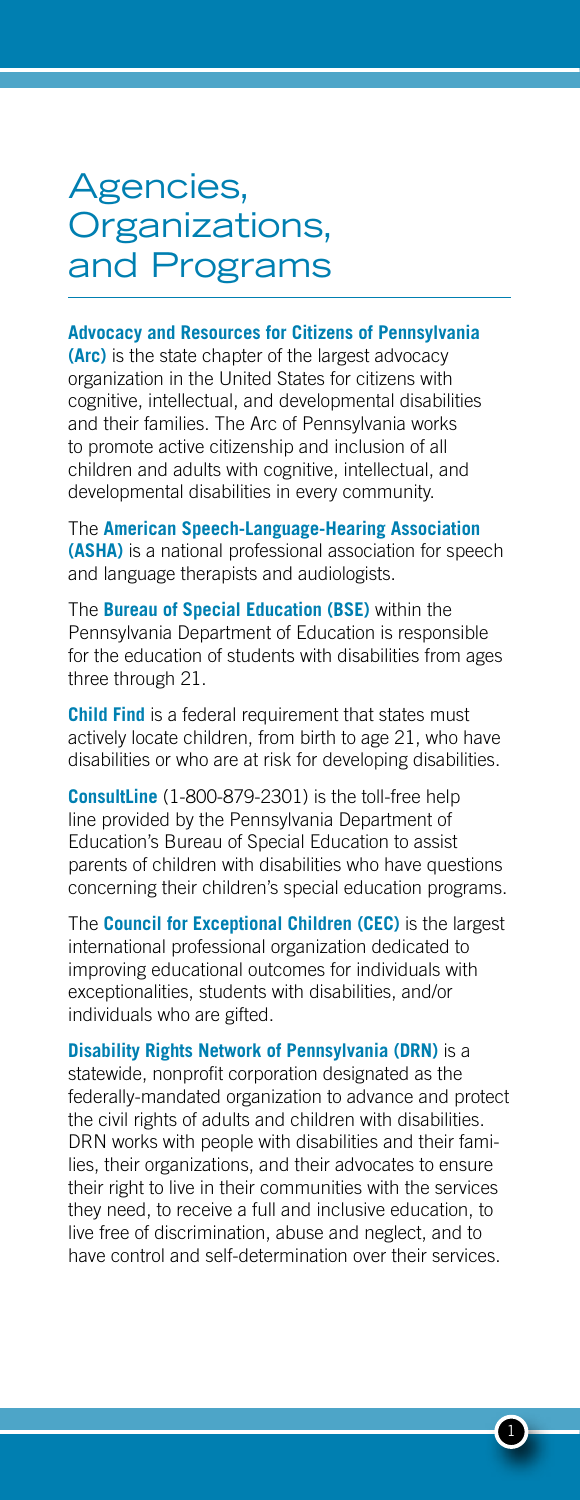#### Agencies, Organizations, and Programs *(continued)*

The **Early Intervention Technical Assistance (EITA)** system, which is part of the Pennsylvania Training and Technical Assistance Network, supports Early Intervention programs through staff professional development and family informational services.

**Head Start** is a federal program aimed at providing comprehensive preschool education programs for children ages three to five from low-income families. Planned activities are designed to address individual needs and to help children attain their potential in mental and physical development before starting school. Ten percent of enrollment is reserved for children with disabilities.

**Hispanics United for Exceptional Children (HUNE)** is one of two Community Parent Resource Centers in Pennsylvania. HUNE empowers parents of children with exceptionalities to obtain a free and appropriate quality education for their children and other children with disabilities. HUNE provides training programs on all aspects of special education and support, including transition services. HUNE serves, but is not limited to, Hispanic parents in Philadelphia.

An **Intermediate Unit (IU)** is a regional educational agency that provides services to local educational agencies including curriculum, special education, technology and information services, human resources, instruction, and professional development.

A **Local Educational Agency (LEA)** is a school district, charter school, or other educational entity responsible for providing free, appropriate, public education in accordance with Pennsylvania Department of Education statutes, regulations, and policies with or without support from other agencies.

The **Medical Assistance Program (MA)** assures access to quality healthcare for Pennsylvanians eligible for services. Sometimes referred to as Medicaid, it provides payment for health care services on behalf of children with limited income and children with disabilities.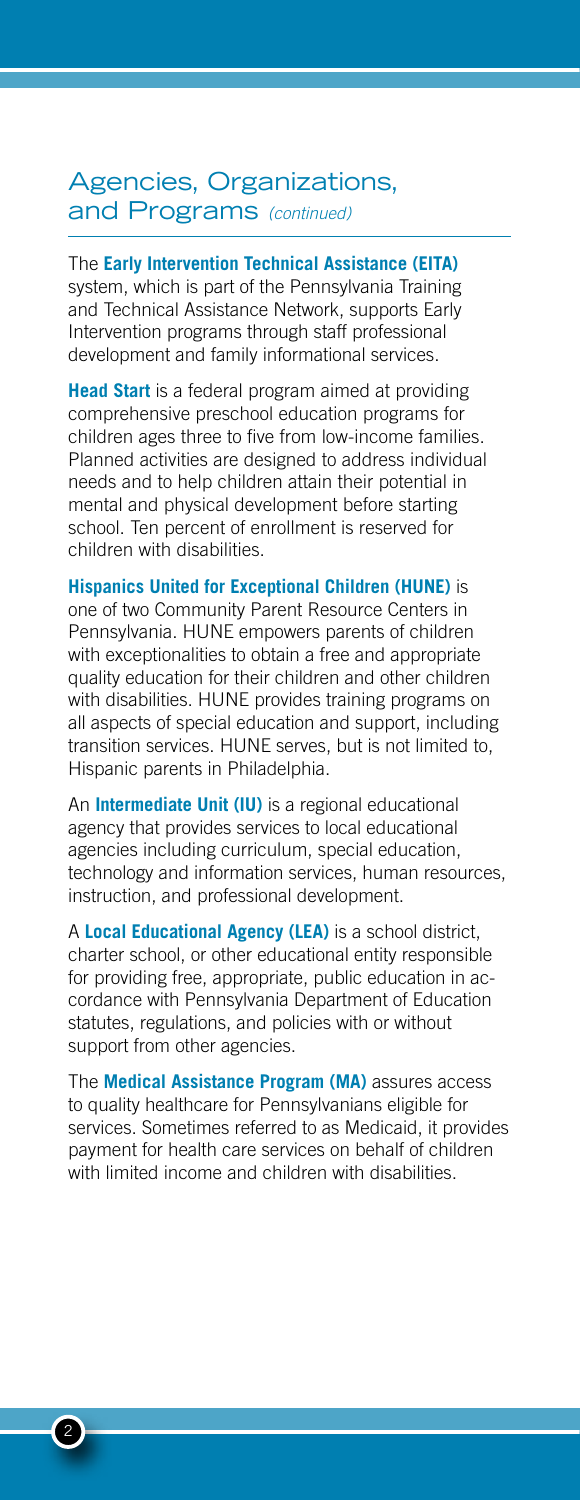The **Mentor Parent Program** is one of two Community Parent Resource Centers in Pennsylvania. The program was created by parents of children with special needs to support parents of children with disabilities in the rural Appalachian region of Pennsylvania.

The **National Association of State Directors of Special Education (NASDSE)** offers support in the delivery of quality education to children and youth with disabilities throughout the country. Its activities include targeted training to address current issues, technical assistance, policy analysis, research, publications, specialized websites, national initiatives, and collaborative partnerships to enhance problem solving at the local, state, and national levels.

The **Office for Dispute Resolution (ODR)** coordinates and manages Pennsylvania's special education mediation and due process systems. ODR provides help concerning procedural safeguards to parents, advocates, school districts, charter schools, intermediate units, and approved private schools.

The **Office of Child Development and Early Learning (OCDEL)**, through the Pennsylvania Departments of Education and Public Welfare, promotes opportunities for all Pennsylvania children and families by building systems and providing supports that help ensure access to high quality child and family services. Early Intervention supports and services (infants, toddlers, and preschool age children) are administered by OCDEL.

The **Office of Special Education Programs (OSEP)** within the U.S. Department of Education is dedicated to improving results for infants, toddlers, children, and youths with disabilities from birth through age 21 by providing oversight, leadership, and financial support to assist states and local districts. OSEP administers the Individuals with Disabilities Education Act (IDEA).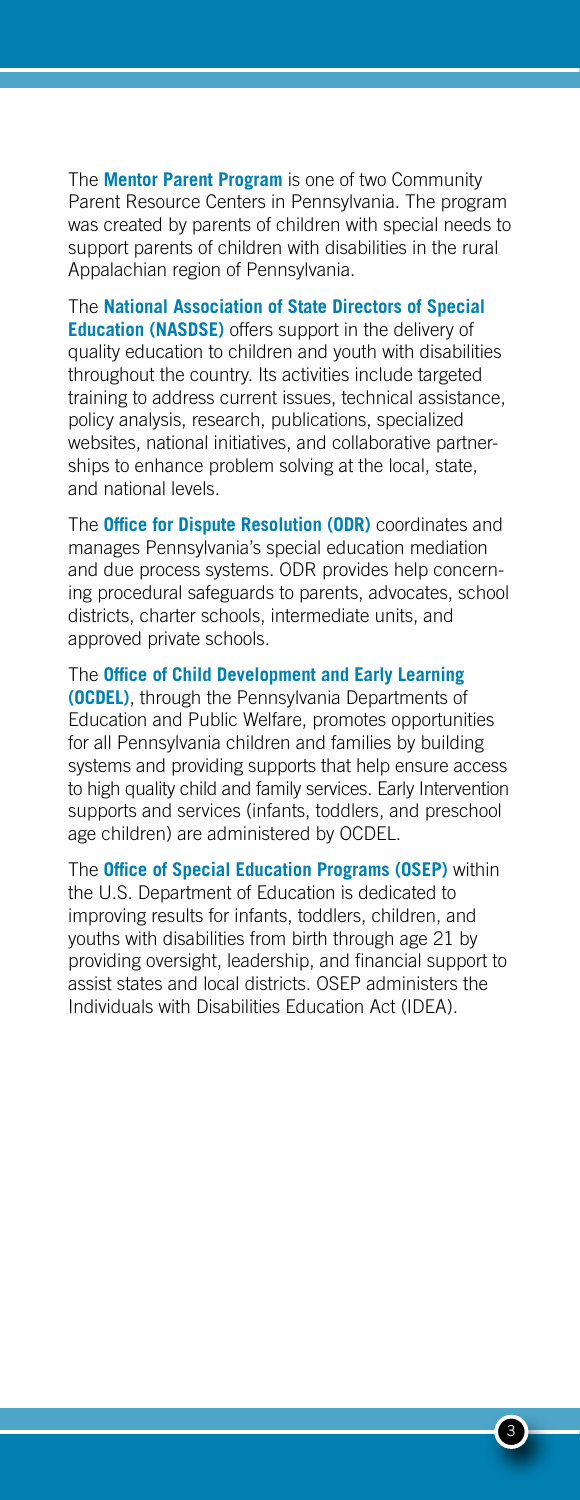#### Agencies, Organizations, and Programs *(continued)*

#### The **Parent Education and Advocacy Leadership (PEAL)**

**Center** is one of two Parent Training and Information Centers (PTIs) in Pennsylvania funded by the U.S. Department of Education. The PEAL Center is an organization of parents of children with disabilities reaching out to assist other parents and professionals. It provides workshops, training, and information about early intervention, special education, and inclusive education. Parent advisors are available to provide families with information about the special education process and problem-solving strategies.

The **Parent Education Network (PEN)** is one of two Parent Training and Information Centers (PTIs) in Pennsylvania funded by the U.S. Department of Education. PEN is a coalition of parents of students representing a range of disabilities and ages. Its parent training projects promote mutual respect between parents and professionals for the knowledge, skills, and abilities each contributes to delivering education and other services to students and adults with disabilities.

The **Pennsylvania Department of Education (PDE)** is the state agency that holds the ultimate responsibility for the state supervision of all schools and educational programs in the commonwealth. PDE's mission is to lead and service the educational community to enable each individual to grow into an inspired, productive, fulfilled, lifelong learner.

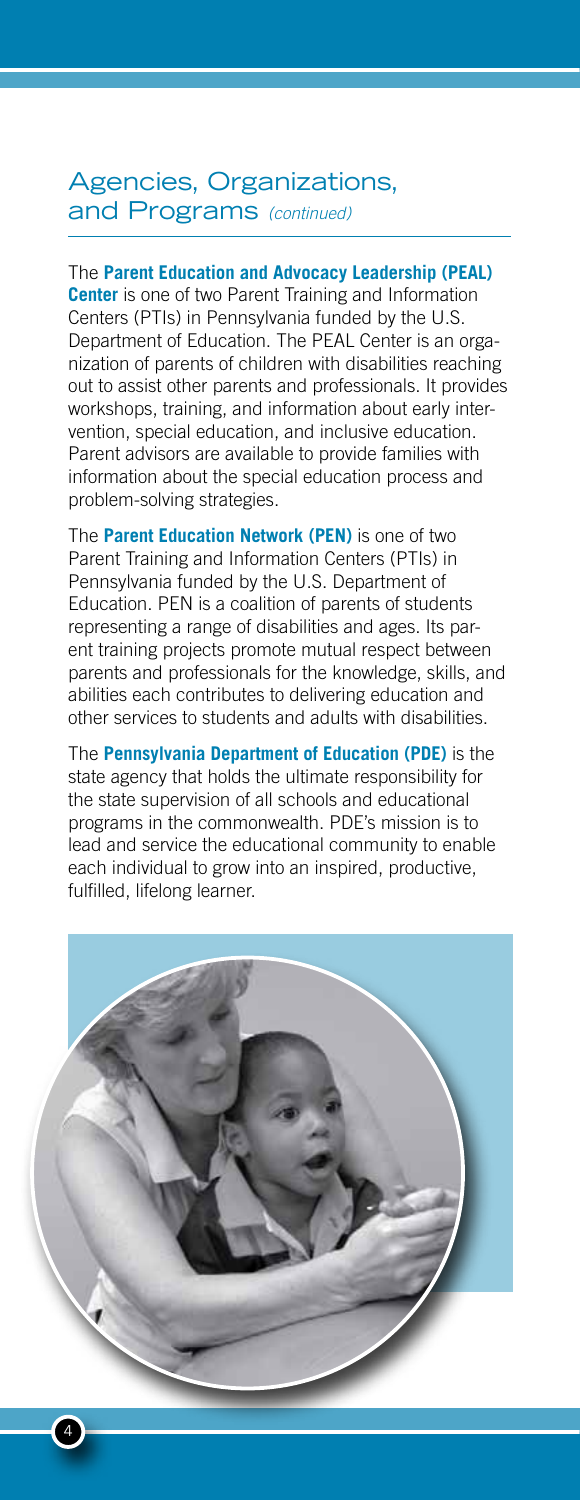The **Pennsylvania Department of Health (DOH)** is the state agency whose mission is to promote health and sound health policy, prevent disease and disability, improve health services systems, and ensure that essential public health functions and safety net services are available.

The **Pennsylvania Department of Public Welfare (DPW)**  is the state agency in charge of promoting, improving, and sustaining the quality of family life. This includes child development; children, youth, and families; developmental programs; income maintenance; medical assistance; mental health and substance abuse services.

The **Pennsylvania State Board of Education** is the administrative regulatory body for elementary, secondary, and higher education in the commonwealth. It consists of 21 members.

The **Pennsylvania Training and Technical Assistance Network (PaTTAN)** is an initiative of the Pennsylvania Department of Education's Bureau of Special Education, working in partnership with families and local educational agencies to support programs and services to improve student learning and achievement.

The **Special Education Advisory Panel (SEAP)** is a state advisory panel required by federal law to provide policy guidance with respect to special education and related services for children with disabilities. Pennsylvania's panel is established by the governor and consists of 21 members.

The **State Interagency Coordinating Council (SICC)** is an advisory group, made up of parents and professionals, whose purpose is to advise the Governor and the Departments about Early Intervention issues in Pennsylvania.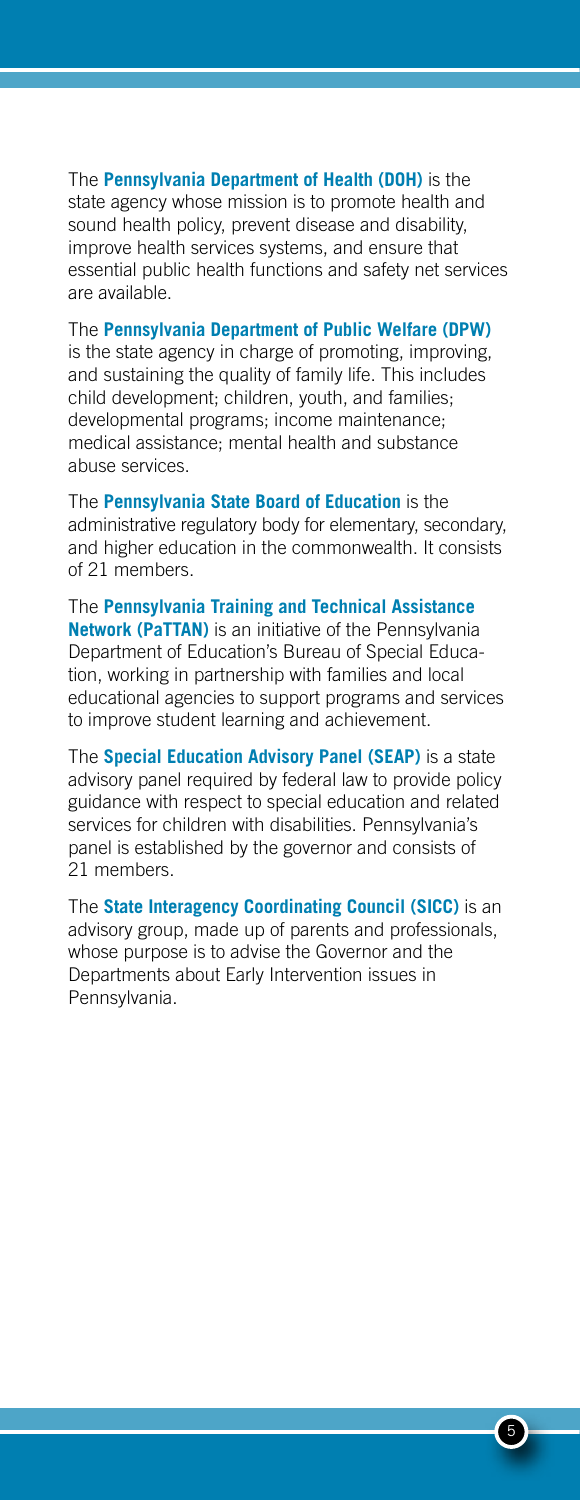### **Disabilities** and Behaviors

**Aphasia** is a communication disorder characterized by difficulty understanding and/or producing language.

**Attention Deficit Disorder/Attention Deficit Hyperactivity Disorder (ADD/ADHD)** is a neurological disorder in which individuals display developmentally-inappropriate behavior including poor attention skills and impulsivity. These characteristics arise in early childhood, typically before age seven, and have durations of at least six months. Children with ADD/ADHD may experience difficulty in the areas of social skills and self esteem. They may be eligible for special education services under the other health impairment (OHI) disability category.

**Autism** is a developmental disability generally evident before age three that significantly affects verbal and nonverbal communication, social interaction, and educational performance. Other characteristics often associated with autism include engagement in repetitive activities and stereotyped movements, resistance to environmental change or change in daily routines, and unusual responses to sensory experiences.

**Cerebral Palsy (CP)** is a disorder of movement and posture control resulting from injury or lack of development in the brain during fetal life, the newborn period, or early childhood. Both genetic and acquired factors may be involved. The extent and location of the brain damage determine the type of cerebral palsy and the associated symptoms.

**Cognitive Delay** is a disability in which a child's intellectual and adaptive behaviors are below average, which impacts upon the child's education.

**Deafblindness (DB)** combines hearing and visual impairments, which cause such severe communication and other developmental and educational needs that the child cannot be accommodated in special education programs solely for children with deafness or children with blindness.

**Deafness and Hearing Loss** are terms used to describe the inability to process some or all information through the auditory channel. In audiological terms, a child who is deaf has a hearing loss of 90 decibels or greater. Culturally, the individual may have any degree of hearing loss and still consider himself/herself to be deaf.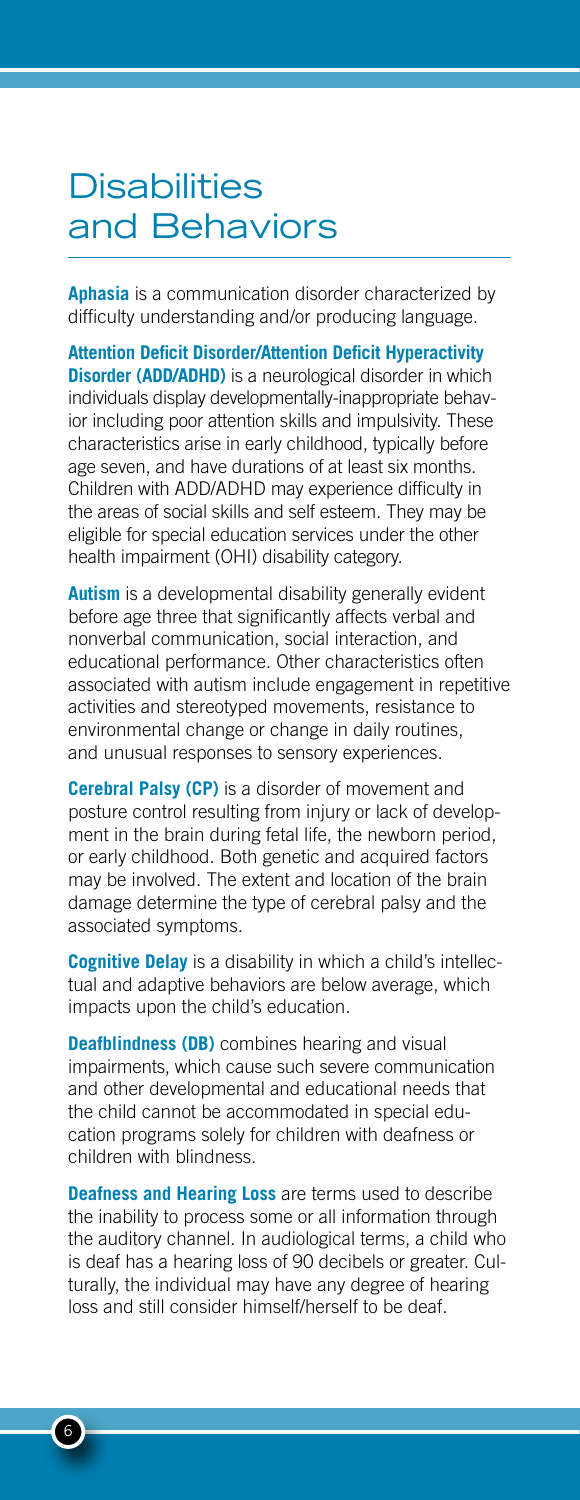**Developmental Apraxia of Speech (DAS)** is a muscular disorder present at birth in which a child has trouble producing what he/she wants to say correctly and consistently. It appears to affect more boys than girls. This speech disorder goes by several other names, including developmental verbal apraxia, developmental verbal dyspraxia, articulatory apraxia, and childhood apraxia of speech. DAS is different from what is known as a developmental speech delay in which a child follows the typical path of speech development but does so more slowly than do typically-developing peers.

A **Developmental Disability (DD)** is any physical or mental condition that begins before the age of 18 years, causes the child to acquire skills at a slower rate than his/her peers, continues indefinitely, and impairs the child's ability to function in society.

The **Diagnostic and Statistical Manual of Mental Disorders IV (DSM-IV)** is the American Psychiatric Association's classification and description of mental disorders.

A **Disability** is a substantially limiting physical or mental impairment that affects such basic life activities as hearing, seeing, speaking, walking, learning, working, or caring for oneself.

**Dysfluency** is a rhythm disorder characterized by the repetition of a sound, word, or phrase. Stuttering is perhaps the most serious dysfluency.

**Dyslexia** is a neurologically-based, often familial, disorder that interferes with the acquisition and processing of language. Varying in degrees of severity, it is manifested by difficulties in receptive and expressive language, including phonological processing in reading, writing, spelling, handwriting, and sometimes in arithmetic. Dyslexia is not the result of lack of motivation, sensory impairment, inadequate instructional or environmental opportunities, or other limiting conditions, but may occur together with these conditions.

**Dyspraxia** is an impairment of the ability to perform coordinated physical movements.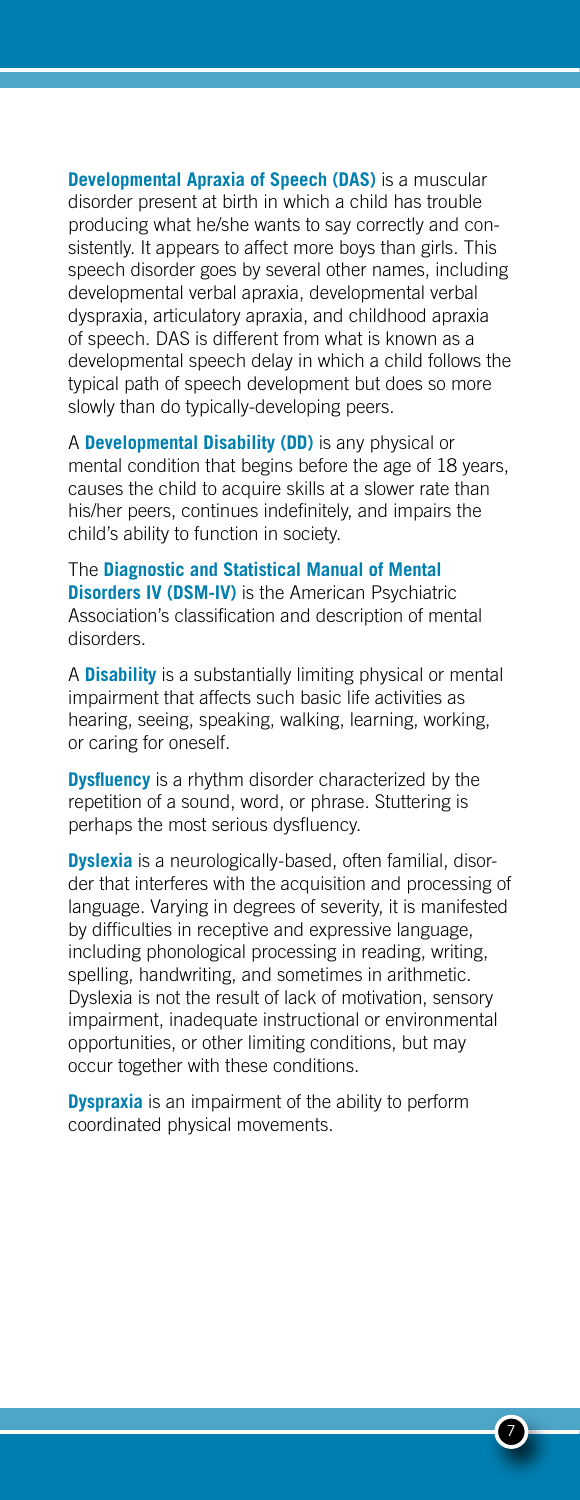#### Disabilities and Behaviors *(continued)*

**Emotional Disturbance (ED)** is a condition in which a child exhibits one or more of the following characteristics over a long period of time and to a marked degree, adversely affecting educational performance: a) an inability to learn that cannot be explained by intellectual, sensory, or health factors; b) an inability to build or maintain satisfactory interpersonal relationships with peers and teachers; c) inappropriate types of behaviors or feelings under normal circumstances; d) a tendency to develop a generally pervasive mood of unhappiness or depression; or e) a tendency to develop physical symptoms or fears associated with personal or school problems.

**Functional Behaviors** are basic behaviors (e.g., mealtime skills) a child has mastered or needs to master to get along as independently as possible in society.

A **Learning Disability (LD)** is a disorder in one or more of the basic psychological processes involved in understanding or using spoken or written language, which may manifest itself in an imperfect ability to listen, think, speak, read, write, spell, or perform mathematical calculations.

**Mental Retardation (MR)** refers to a pattern of persistently slow learning of basic motor and language skills during childhood, along with deficits in adaptive behavior and a significantly below-normal global intellectual capacity during adulthood. Individuals with MR may be described as having developmental delays, global developmental delays, or learning difficulties.

**Multiple Disabilities** are simultaneous impairments (e.g., mental retardation and blindness, mental retardation and orthopedic impairment), the combination of which causes such severe educational need that the child cannot be accommodated in special education programs solely for one of the impairments. Multiple disabilities do not include deafblindness.

**Oppositional Defiant Disorder (ODD)** is a recurrent pattern of negative, defiant, disobedient, and hostile behavior toward authority figures, which persists for at least six months.

An **Orthopedic Impairment (OI)** is any musculoskeletal condition that adversely affects a child's educational performance.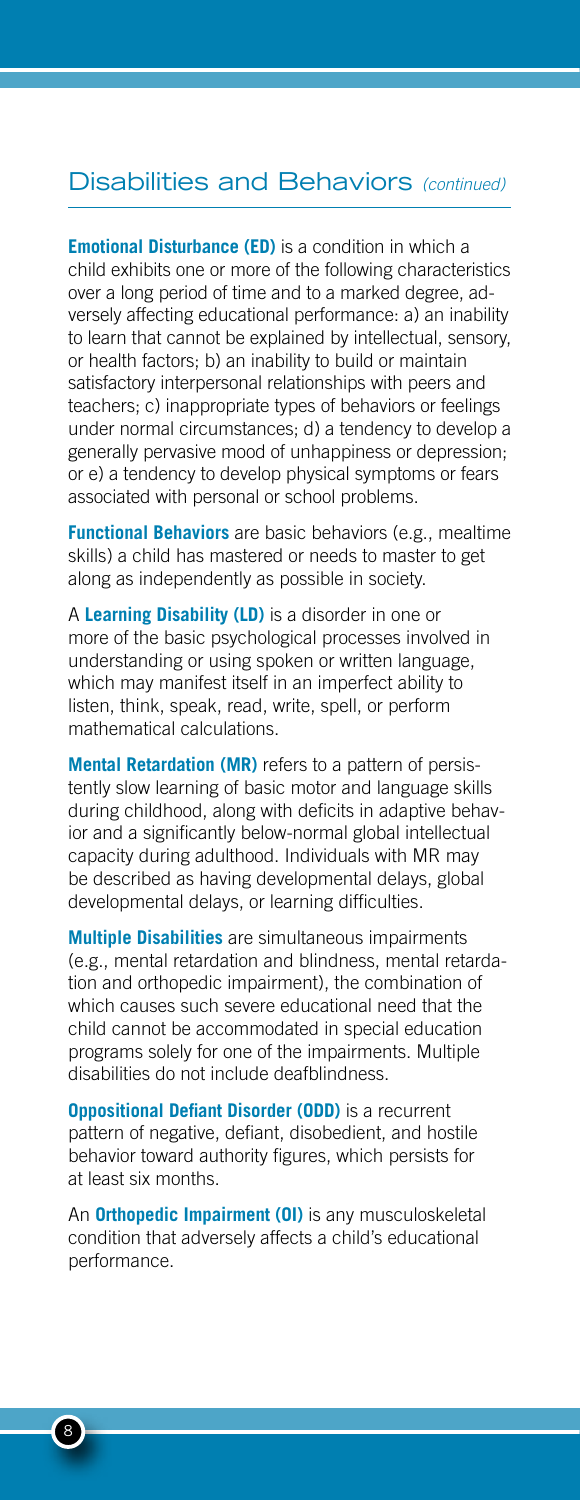An **Other Health Impairment (OHI)** is an educational classification that describes children who have acute or chronic health problems that cause limited strength, vitality, or alertness, and that adversely affect a child's educational performance.

**Pervasive Developmental Disorders (PDD)** is an overall category of developmental disorders that includes autism, Rett syndrome, Asperger's syndrome, pervasive developmental disorders not otherwise specified, and childhood disintegrative disorder.

**Self-Stimulation**, also known as stereotypical behavior, is repetitive body movement or object movement, such as hand flapping, watching the fingers wiggle, or rocking side to side, that may interfere with the child's ability to "sit still" and pay attention or participate in meaningful activities. This behavior is common in many individuals with developmental disabilities; however, it appears to be most common in autism.

A **Specific Learning Disability (SLD)** is a disorder in one or more of the basic psychological processes involved in understanding or using language, spoken or written, that may manifest itself in an imperfect ability to listen, think, speak, read, write, spell, or to perform mathematical calculations.

**Speech / Language Impairment** refers to problems in communication that affect a child's ability to talk, understand, read, and write. Disorders may range from a few speech sound errors to a total loss of ability to understand and use language.

**Tactile Defensiveness** is an abnormal sensitivity to touch indicated by avoidance or rejection of touching and handling. The child who has tactile defensiveness may resist something of an unusual texture, temperature, pressure, or wetness.

**Traumatic Brain Injury (TBI)** is damage to the brain that results in physical, behavioral, or mental changes depending on which area of the brain is injured. TBI could impact upon a child's education in that special education services may be needed.

A **Visual Impairment (VI)** is impairment in vision that, even with correction, adversely affects a child's educational performance.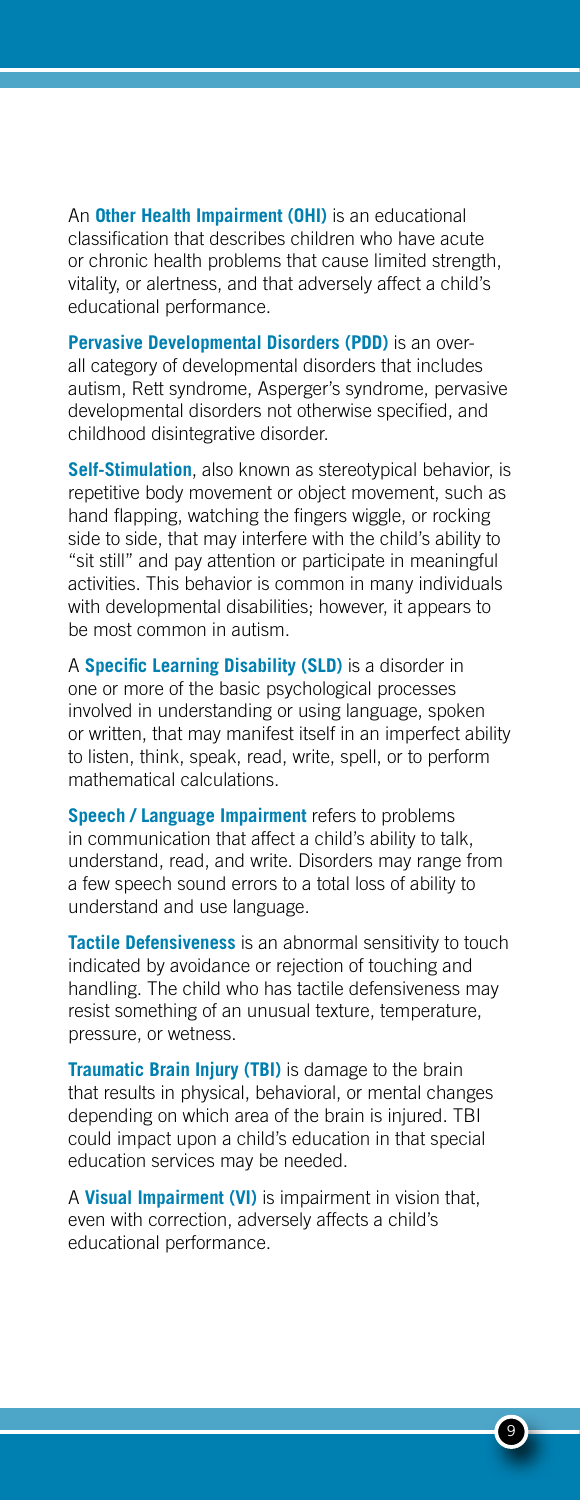### Educational Terms

An **Accommodation** is a change that gives a child with a disability an alternate method of demonstrating knowledge. It can relate to classroom instruction or to district/state administered assessments that measure achievement. An accommodation does not change the content of an assignment or alter what a test or quiz measures. It should be agreed upon by the educational team and listed in the child's Individualized Education Program (IEP).

**Adapted Physical Education (APE)** is a component of the educational curriculum in which physical, recreational, and other therapists work with children who exhibit delays in motor development and perceptual motor skills. APE is a related service some children need in addition to, or in place of, physical education.

**Adequate Yearly Progress (AYP)** is the degree of progress expected of children in academic areas annually established by the Pennsylvania Department of Education.

The **Annual Performance Report (APR)** is the report submitted by the Pennsylvania Departments of Education and Public Welfare to the U.S. Department of Education that provides compliance data and the results of special education for children with disabilities. Results may be found on PaTTAN's website, www.pattan.net.

An **Approved Private School (APS)** is a private school, licensed by the State Board of Private Academic Schools or Pennsylvania Charter Schools. APSs are eligible to receive funds from school districts and/or the commonwealth for the education of students with severe disabilities.

A **Basic Education Circular (BEC)** is an official document used by the Pennsylvania Department of Education to communicate with school districts regarding policy. Unless adopted and published in the Pennsylvania Bulletin, BECs are only informational and advisory and are not binding on local school districts. BECs can be accessed online at www.education.state.pa.us.

**Career and Technical Education Centers (CTC)** are public schools that provide career and technical education to secondary school students, youth out of school, and adults in a geographical area comprised of and operated by one or more school districts. CTCs offer courses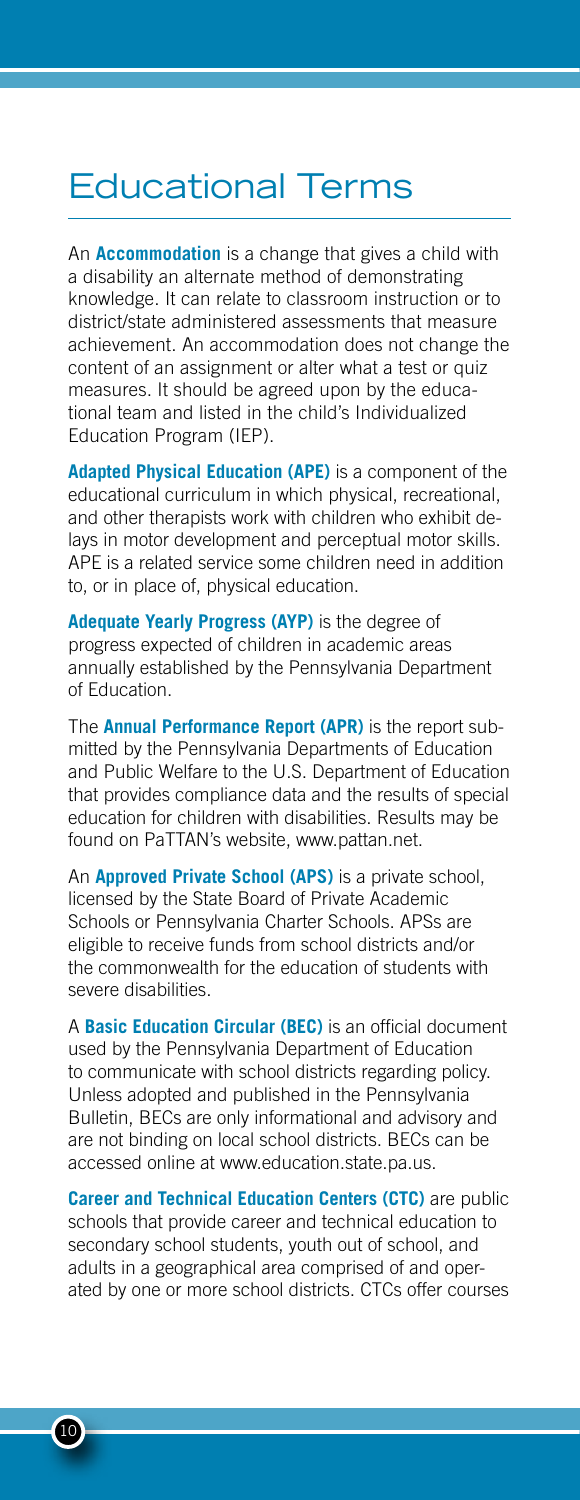that are directly related to the preparation of individuals for paid employment in such areas as carpentry, auto mechanics, child care, and cosmetology. Currently there are over 80 CTCs in Pennsylvania.

A **Charter School** is an independent public school established and operated under a charter from the local board of school directors. A charter school must be organized as a public, nonprofit corporation and may not be granted to any for-profit entity.

A **Cyber Charter School** is an independent public school established and operated under a charter from the Department of Education. Cyber charter schools deliver a significant portion of instruction to their students through the Internet or other electronic means. A cyber charter school must be organized as a public, nonprofit corporation and may not be granted to any for-profit entity.

**Due Process** is a process for resolving a dispute between a family and an early intervention program or a local educational agency related to the identification, evaluation, placement, or program of a child with disabilities.

A **Due Process Hearing** is a legal proceeding similar to a court proceeding wherein a hearing officer is presented with evidence by disagreeing parties and writes a decision.

A **Due Process Hearing Officer** is a trained and neutral individual who conducts a due process hearing.

**Early Intervention (EI)** refers to specialized services and supports designed to help families with children birth to age five who have developmental delays.

**Extended School Year (ESY)** refers to the delivery of special education and related services during summer vacation or other extended periods when school is not in session. Not all students who receive special education require extended school year services. The Individualized Education Program (IEP) team must consider the need for ESY at each meeting and must describe those services specifically with goals and objectives. ESY services must be individually crafted.

**Free Appropriate Public Education (FAPE)** is a federal mandate that all children with disabilities must receive appropriate educational programs, tailored to their unique needs, from which they receive educational benefit at no cost to families.

**Gifted and Talented** students have intellectual abilities significantly above average.

 $\mathbf{q}$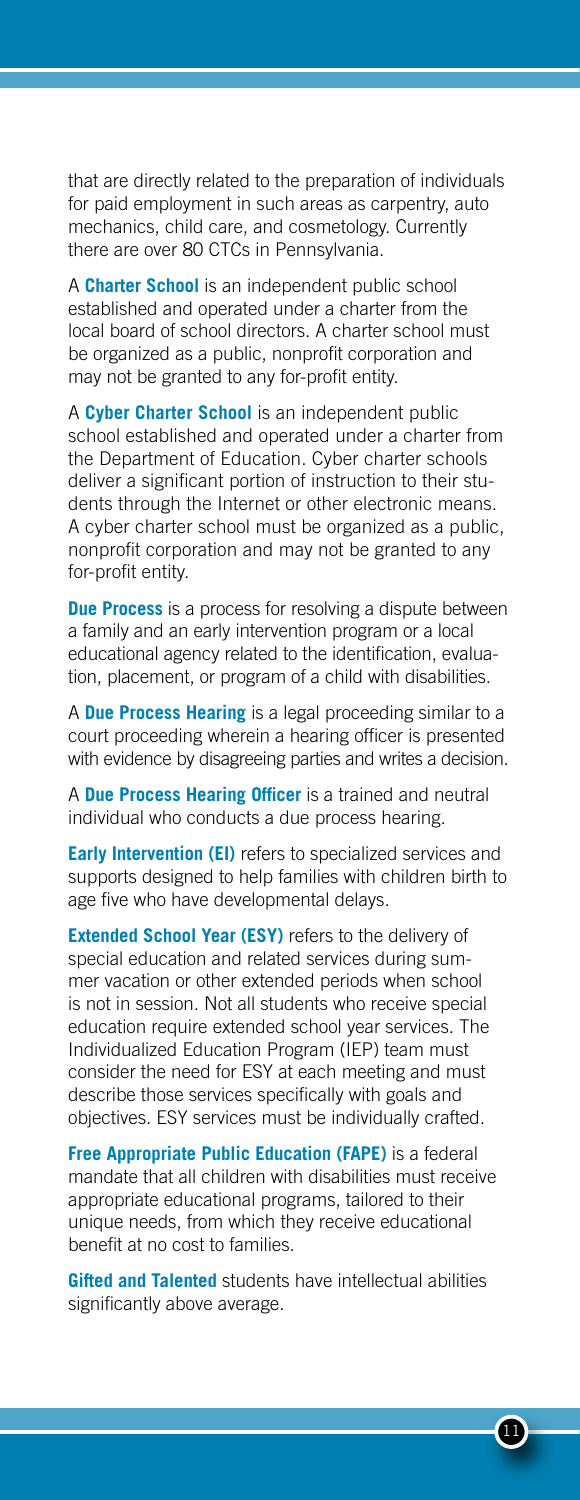#### Educational Terms *(continued)*

An **Individualized Education Program (IEP)** is a written statement of a child's current level of educational performance and of the child's individualized plan of instruction, including the goals, specific services to be received, the staff members who will carry out the services, the standards and timelines for evaluating progress, and the amount and degree to which the child will participate with typically-developing peers (see Least Restrictive Environment). The IEP is developed by the child's parents and the professionals who evaluated the child and/or who are providing the services. It is required by the Individuals with Disabilities Education Act (IDEA) for all children who are in need of special education services.

An **Individualized Family Service Plan (IFSP)** is a written document that defines the Early Intervention services provided to a child and the child's family based upon family-identified priorities.

An **Intelligence Quotient (IQ)** is a score derived from a standardized intelligence test that estimates a child's capacity to learn.

An **Interagency Agreement** is a document signed by the authorized representatives of at least two agencies, outlining mutually agreed-upon responsibilities to perform certain duties under specified conditions.

**Least Restrictive Environment (LRE)** is an IDEA requirement indicating that children with disabilities, including children in public or private institutions or other care facilities, must be educated with children who are not disabled, to the maximum extent possible. Removal of children with disabilities from the general education environment occurs only when the nature and/or severity of their disabilities are such that education in general classes with the use of supplementary aids and services cannot be achieved satisfactorily.

**Limited English Proficiency (LEP)** refers to children whose primary language is not English.

**Mediation** is a process in which parents and school personnel try to settle disagreements with the assistance of a specially-trained impartial mediator provided by the Pennsylvania Department of Education.

**National Instructional Materials Accessibility Standards (NIMAS)** is the standard file format established by IDEA 2004 for producing and distributing digital versions of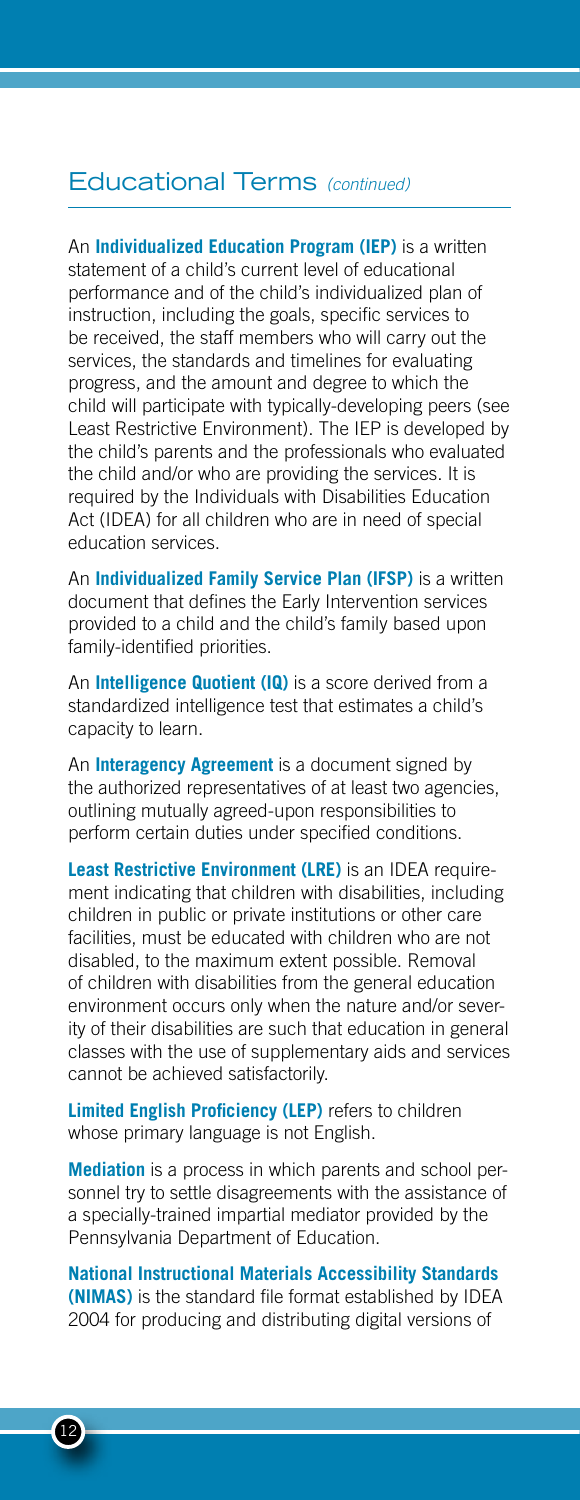textbooks and other instructional materials so they can be easily converted to accessible formats, including Braille, large print, audio, and e-text versions.

A **Natural Environment** is a place, including the home and community settings, where a child would be if he/ she did not have a disability.

A **Neighborhood School** is the school closest to a child's home or one designated by a school district where a child would receive his/her education.

A **Notice of Recommended Educational Placement (NOREP)** The purpose of the Notice of Recommended Assignment/Prior Written Notice is to summarize for the parents the recommendations of the local education agency (LEA) for the child's educational program and other actions taken by the LEA.

The **Pennsylvania Alternate System of Assessment (PASA)** is designed for students with severe disabilities who are unable to participate meaningfully in the Pennsylvania System of School Assessment (PSSA) or PSSA-Modified, even with accommodations. The PASA consists of a series of on-demand performance items that require the use of reading and math skills.

The **Pennsylvania System of School Assessment (PSSA)** is a standards-based criterion-referenced assessment used to measure student attainment of Pennsylvania's academic standards while also determining the degree to which school programs enable students to attain proficiency of the standards.

The **Pennsylvania System of School Assessment–Modified (PSSA-M)** is a grade level state test that has been developed as an alternate assessment option. Students with Individualized Education Programs whose disabilities preclude grade level proficiency despite intensive intervention/instruction, and who meet specific other criteria, may be recommended for participation in the PSSA-M.

The **Pennsylvania Value-Added Assessment System (PVAAS)** is a statistical analysis used to measure the influence of a district and school on the academic progress rates of individual children and groups of children from year-to-year.

A **Preschool Early Intervention** program is one designed to meet the unique developmental needs of an individual child with a disability who is three, four, or five years of age. It is a child-focused educational effort sometimes referred to as Section 619 of the law.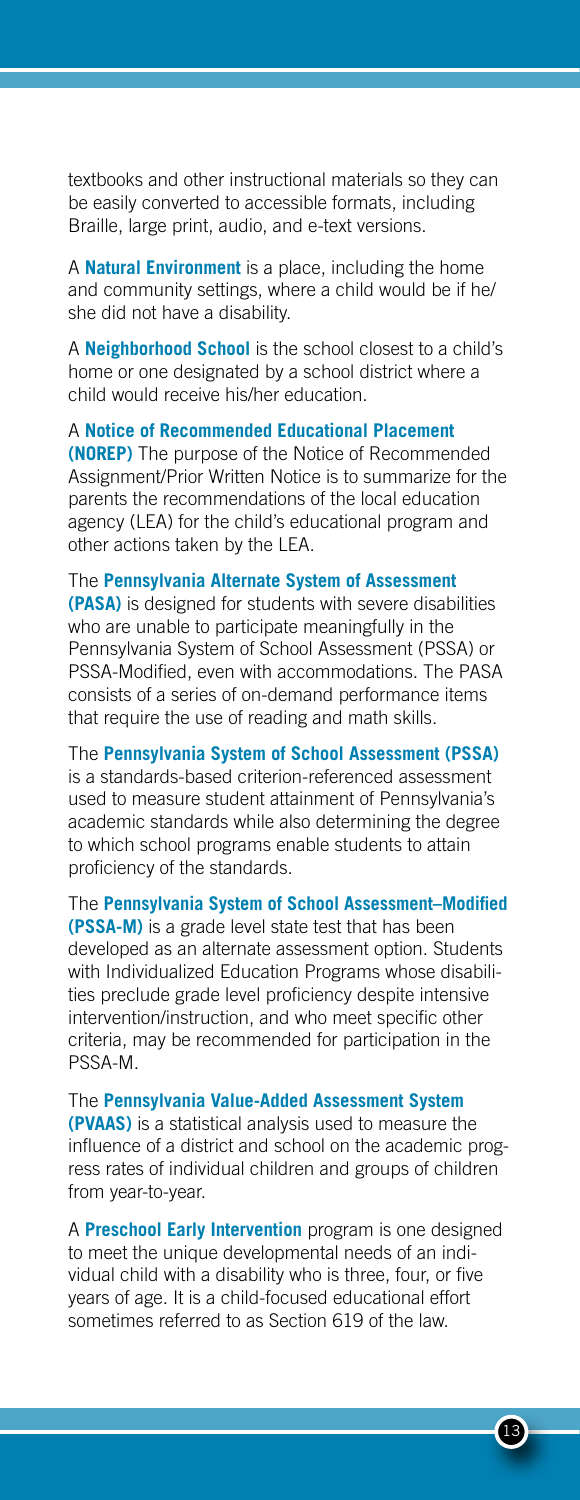#### Educational Terms *(continued)*

**Present Levels of Academic Achievement and Functional Performance** are statements written into an IEP that describe a child's current functioning including strengths, weaknesses, and learning styles.

The **Procedural Safeguards Notice** is a summary of parents' rights and procedures that safeguard their rights under state and federal special education law.

**Recoupment** refers to a child's ability to recover, in a reasonable time, critical skills that are lost following an extended break in the school year (e.g., summer vacation). Recoupment is a critical factor in determining the need for extended school year services.

**Regression** refers to the loss of critical skills within an extended break in the school year (e.g., summer vacation). Regression is a critical factor in determining the need for extended school year services.

**Response to Instruction and Intervention (RtII)** is a comprehensive, multi-tiered, and standards-aligned approach that enables early identification and intervening for children at academic or behavior risk.

A **School-Based Behavioral Health (SBBH)** partnership is one established between a school entity and a behavioral health provider to deliver behavioral health services within the school environment to children needing assistance.

**Schoolwide Positive Behavior Supports (SWPBS)** are services that function as components of a proactive approach to discipline that promotes appropriate student behavior and increased learning.

**Short-Term Objectives** break down annual IEP goals into small, measurable steps. These may not be included in all IEPs but must be included in IEPs of students who take the PASA.

**Special Education** is specialized instruction tailored to fit the unique learning strengths and needs of students with disabilities. A major goal of special education is to teach the skills and knowledge a child needs to be as independent as possible. Special education programs focus on academics, therapy, and other related services to help the child overcome difficulties in all areas of development. These services may be provided in a variety of educational settings but are required by IDEA to be delivered in the least restrictive environment.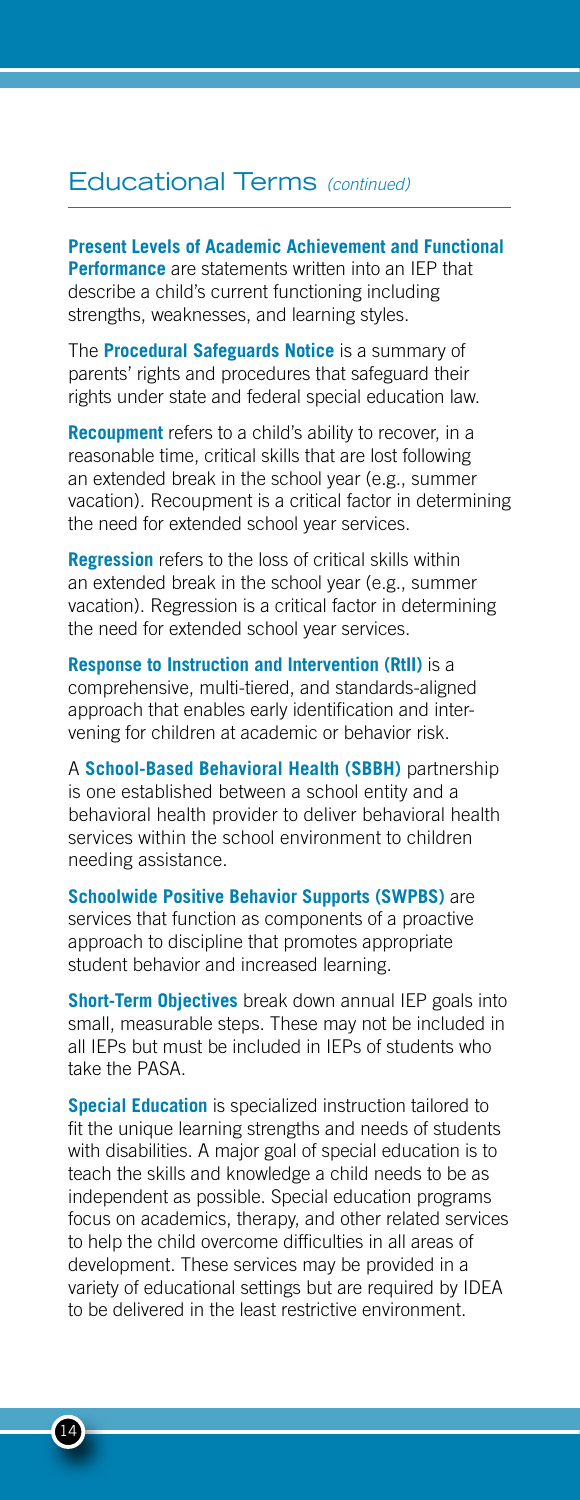**Standards** refer to the state academic standards, which are benchmark measures that define what students should know and be able to do at specified grade levels beginning in grade three. The standards are state regulations and must be used as the basis for curriculum and instruction in Pennsylvania's public schools.

**Supplementary Aids and Services** are aids, services, and other supports provided in general education classes or other education-related settings to enable children with disabilities to be educated with nondisabled children to the maximum extent appropriate.

**Universal Design for Learning (UDL)** is an approach to creating instructional materials and activities that are accessible to all, rather than simply adapting existing curricula and materials to provide access for persons with disabilities. UDL allows for multiple means of representation, expression, and engagement.

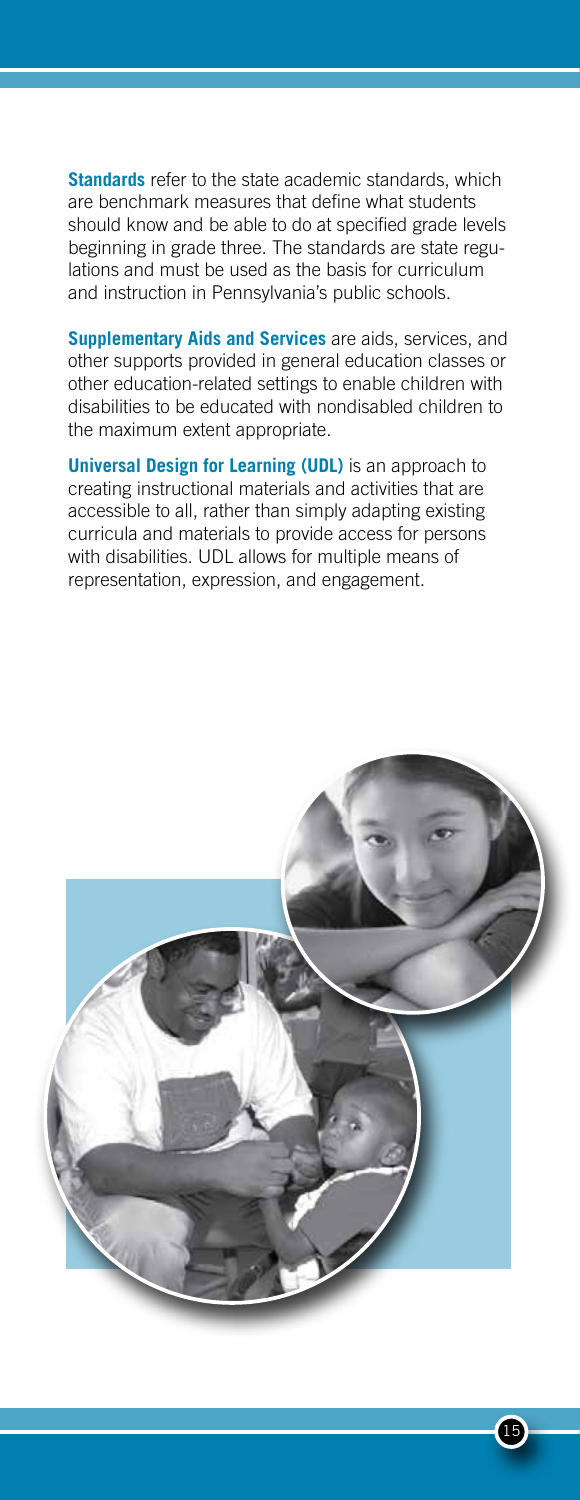## Assessments, Services, and Therapies

An **Advocate** is an individual who represents or speaks on behalf of another person's interests, as in a parent for his/her child.

**American Sign Language (ASL)** is a form of communication that uses the face, hands, and body to convey meaning in a grammatical structure very different from English. ASL is the native language of the deaf community of the United States.

**Applied Behavior Analysis (ABA)** is the scientific use of the principles of behavior (i.e., what we know about behavior) to increase desired behaviors or decrease problem behaviors in children.

**Assessment** is the gathering of information by qualified personnel about a child's development and the needs and priorities of his/her family. This information is used in planning the child's Individualized Education Program (IEP).

An **Assistive Listening Device (ALD)** is a device that amplifies sound for a child who is deaf or hard of hearing.

**Assistive Technology (AT)** refers to any item, piece of equipment, product, or system (whether acquired commercially, modified, or customized) that is used to increase, maintain, or improve functional capabilities of children with disabilities. All public schools, including charter schools, are required to consider the assistive technology needs of children with disabilities.

A **Behavior Intervention Plan (BIP)** is a plan that is put in place to teach a child proper behavior and social skills. It should be positive in nature, not punitive.

A **Behavior Specialist Consultant (BSC)** is an individual who assists in the development of a treatment plan and works collaboratively with a team to closely monitor a child's progress and make any necessary adjustments or changes to the treatment plan.

A **Certified Occupational Therapist Assistant (COTA)** is an individual who has received specialized training in the area of occupational therapy and can implement treatment plans created by an occupational therapist under the supervision of the occupational therapist.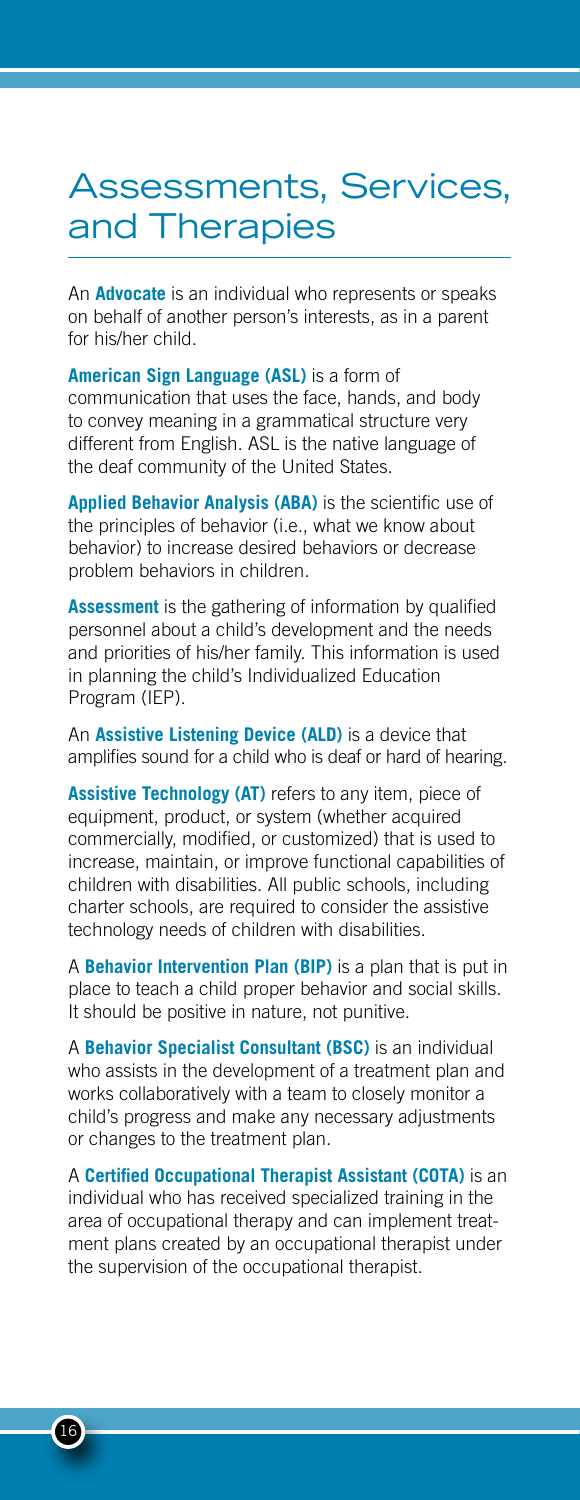An **Educational Interpreter** is an individual who provides interpreting or transliterating services, in an educational setting, to students who are deaf and hard of hearing.

An **Evaluation** is a series of tests and observations performed by a multidisciplinary team to find out if a child has a disability and requires special education services. A parent may share with the team any assessment information provided by a qualified individual who is not employed by the local educational agency (LEA). The LEA is required to discuss the results of the evaluation with the child's parents.

A **Functional Behavioral Assessment (FBA)** is an assessment used to identify the reason for, or purpose of, a child's problem behavior(s); to develop and implement a plan to change the things that maintain the behavior; and to teach the child appropriate replacement behaviors.

A **Mobile Therapist (MT)** is a member of a behavior support team who provides intensive therapeutic services to a child and family in settings other than a provider agency or office (e.g., in the child's home). Services can include assessment of strengths and therapeutic needs of child and family; inclusion of child, parents, or other caretakers as members of the treatment team and as partners in treatment; formulation, development, implementation, and monitoring of treatment efforts; and determination, with a family and a case manager, of necessary family support services.

**Occupational Therapy (OT)** is a related service that provides therapy based on engagement in meaningful activities of daily life (e.g., self-care skills, education, work, social interaction) especially to enable or encourage participation in such activities despite impairments or limitations in physical or mental functioning.

**Orientation and Mobility (O & M)** is a related service provided to children who are blind or visually impaired by qualified personnel to enable them to move safely in school and other environments.

A **Paraprofessional** is a special education professional who works side-by-side with a special education teacher to provide appropriate and meaningful educational programs to students with special needs. A paraprofessional might be called a paraeducator, an educational aide, an instructional aide, an instructional assistant, or a teacher's aide depending on the school district, charter school, or intermediate unit where he/she works.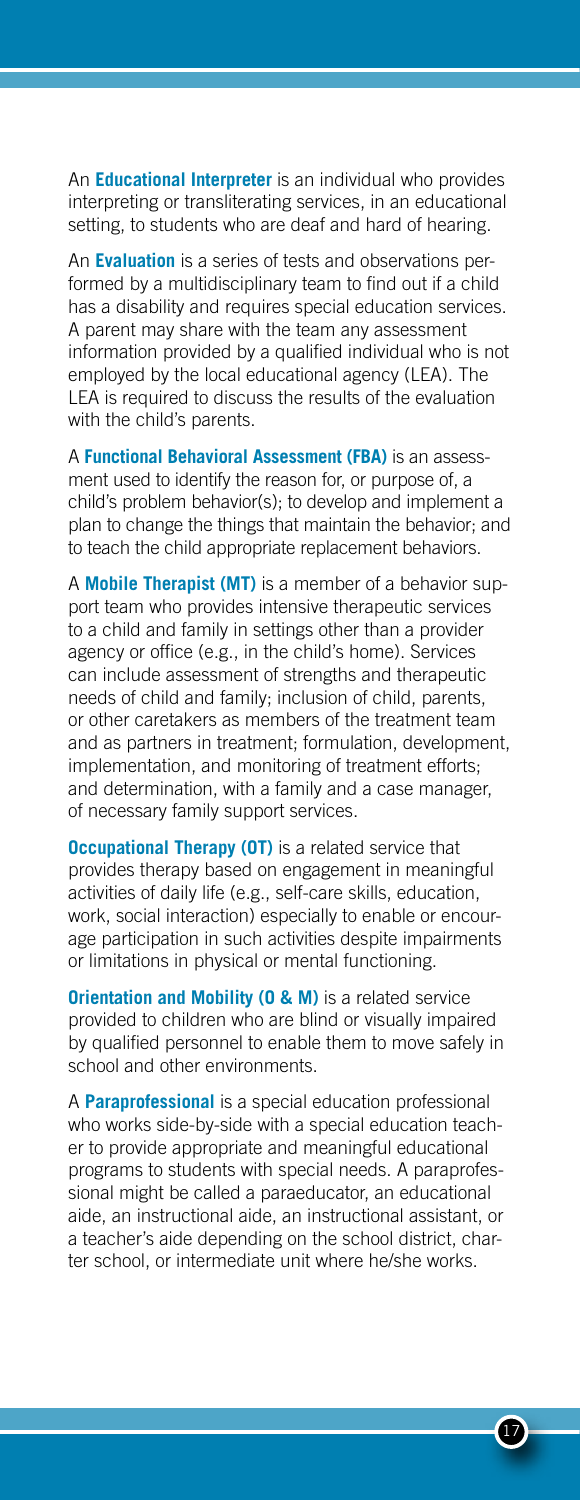### Assessments, Services, and Therapies *(continued)*

A **Physical Therapist (PT)** is a professional who improves a child's physical abilities through activities that strengthen muscular control and motor coordination.

**Positive Behavior Support (PBS)** refers to a comprehensive set of strategies meant to redesign environments in such a way that problem behaviors are prevented or inconsequential, and to teach students new skills, making problem behaviors unnecessary.

A **Reevaluation** is a series of tests and observations performed by a multidisciplinary team to find out if a child with a disability continues to require special education and related services. Reevaluations for children not diagnosed with mental retardation (MR) are performed every three years and may be waived by parents. Reevaluations for children with MR diagnoses are performed every two years and cannot be waived.

**Related Services** are support services needed by a child in order to benefit from special education services. These may include transportation; speech/language, physical, occupational therapies; social work; or other services deemed necessary by the IEP team.

**Screening** is the process of looking at a child's development to determine if there are any areas of concern. It is used to recommend more in-depth evaluation of the child.

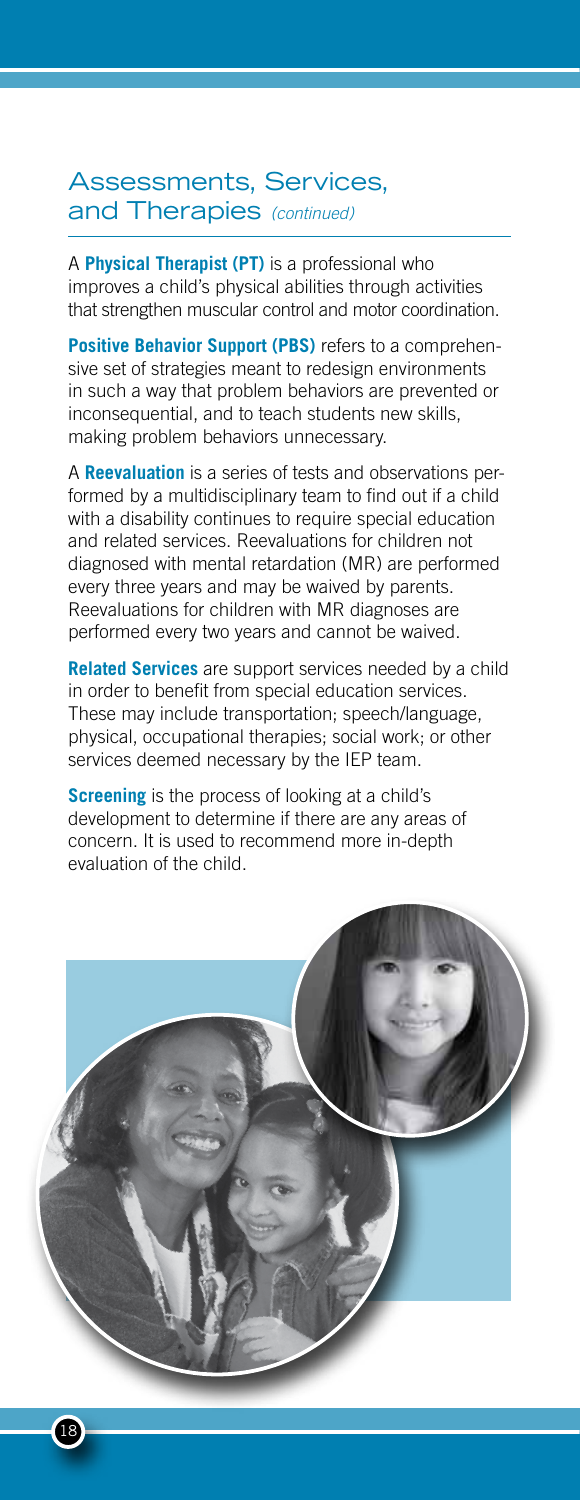**Sensory Integration (SI)** is a technique of occupational therapy that provides playful, meaningful activities to enhance a child's sensory intake and lead to more adaptive functioning in daily life.

A **Speech Language Pathologist (SLP)** provides treatment to help a child develop or improve the production of speech and language skills.

A **Telecommunication Device for the Deaf (TDD/TTY)** is a small keyboard that attaches to a telephone to enable an individual who is deaf or hard of hearing to communicate with another person by typing messages that get transmitted across telephone networks in real time.

**Therapeutic Staff Support (TSS)** providers establish one-on-one relationships with youth within their own communities; and help youth to explore and enjoy recreational activities, identify career options, and evaluate educational alternatives.

**Therapy** in early intervention and special education programs refers to treatment provided by specialized service providers, most commonly in the form of occupational therapy, physical therapy, and speech language therapy.

**Transition** refers to the movement from one service, location, or program to another. Young children with disabilities transition at age three from early intervention to preschool in special education or other community settings. At age five they transition to school-aged services. In adolescence they transition from school to adult services.

**Vocational Rehabilitation (VR)** is a service that assists individuals with disabilities in training for employment, maintaining employment, and living independently. In Pennsylvania students are eligible to register with the Office of Vocational Rehabilitation at age sixteen.

**Wraparound Services** are community mental health services that are prescribed by physicians to be provided in home and school settings. Services are based on medical necessity criteria (MNC) and funded through Medical Assistance. Three components can be provided in almost any combination – behavior specialist consultation (BSC), mobile therapy (MT), and therapeutic staff support (TSS).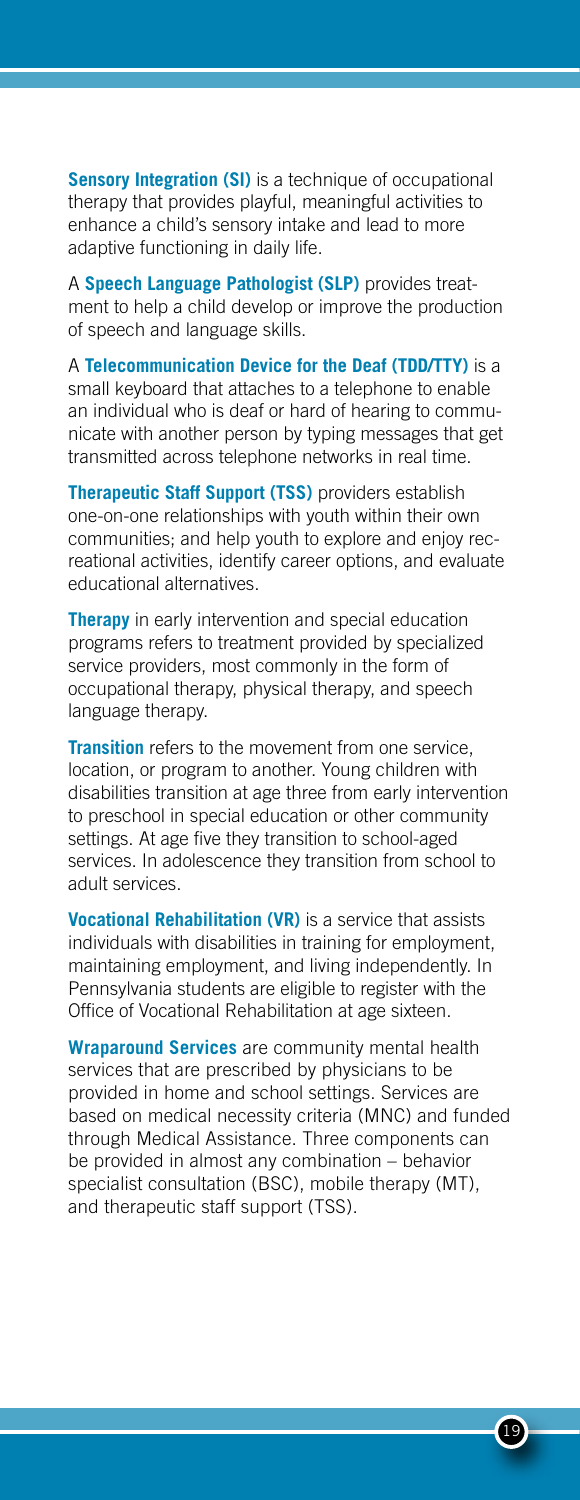### Government Regulations and Legalities

The **Americans with Disabilities Act (ADA)** of 1992 (Public Law 101-336) defines the term *disability* and prohibits discrimination by employers, by facilities open to the general public, and by state and local public agencies that provide such services as transportation.

**Chapter 14** is the section of Pennsylvania State Education Law that provides special education regulations in compliance with Federal education law, namely IDEA 2004.

**Chapter 711** is the section of Pennsylvania State Education Law that provides special education regulations in compliance with Federal education law, and specifically pertains to students with disabilities who are enrolled in charter, cyber charter, or regional charter schools.

The **Family Education Rights and Privacy Act (FERPA)** protects the privacy and transfer of student education records.

The **Health Insurance Portability Accountability Act (HIPAA)** outlines the confidentiality and protection of medical records.

The **Individuals with Disabilities Education Act (IDEA)** provides the legal authority for early intervention and special education services for children from birth to age 21. Part B outlines services for children ages three to 21. Part C outlines services for children from birth to age three.

**No Child Left Behind (NCLB)** is the primary federal education legislation addressing kindergarten through high school for children at risk.

**Section 504 of the Rehabilitation Act** protects the civil rights of individuals with disabilities. This law is closely intertwined with IDEA. Children with disabilities who are not eligible for special education may qualify for accommodations under Section 504.

A **State Performance Plan (SPP)** is a six-year plan built around 20 federally-required indicators of compliance and performance. It contains measurable goals, rigorous targets for each year of the plan, and improvement activities to meet the targets, all of which are reported in an annual performance report (APR).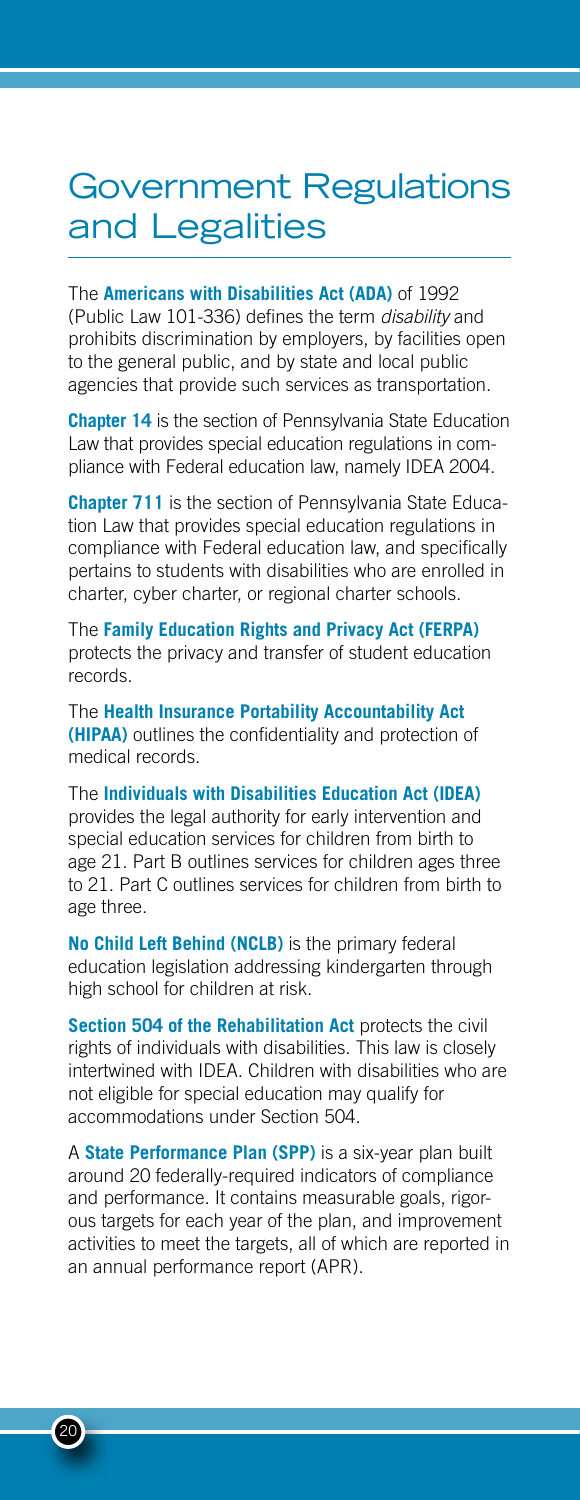# Index

| Page                                                                                 |
|--------------------------------------------------------------------------------------|
|                                                                                      |
| Adapted Physical Education (APE) 10                                                  |
|                                                                                      |
| Advocacy and Resources for Citizens                                                  |
|                                                                                      |
| American Sign Language (ASL) 16                                                      |
| American Speech-Language-Hearing                                                     |
| Americans with Disabilities Act (ADA) 20                                             |
| Annual Performance Report (APR) 10                                                   |
|                                                                                      |
|                                                                                      |
|                                                                                      |
|                                                                                      |
|                                                                                      |
|                                                                                      |
| Attention Deficit Disorder/Attention Deficit<br>Hyperactivity Disorder (ADD/ADHD)  6 |
|                                                                                      |
|                                                                                      |
| Behavior Intervention Plan (BIP) 16                                                  |
| Behavior Specialist Consultant (BSC) 16                                              |
| Bureau of Special Education (BSE) 1                                                  |
| Career and Technical Education Centers (CTC) 10                                      |
|                                                                                      |
| Certified Occupational Therapist Assistant (COTA) 16                                 |
|                                                                                      |
|                                                                                      |
|                                                                                      |
|                                                                                      |
|                                                                                      |
|                                                                                      |
| Council for Exceptional Children (CEC) 1                                             |
| Cyber Charter School  11                                                             |
|                                                                                      |
|                                                                                      |
| Developmental Apraxia of Speech (DAS). 7                                             |
|                                                                                      |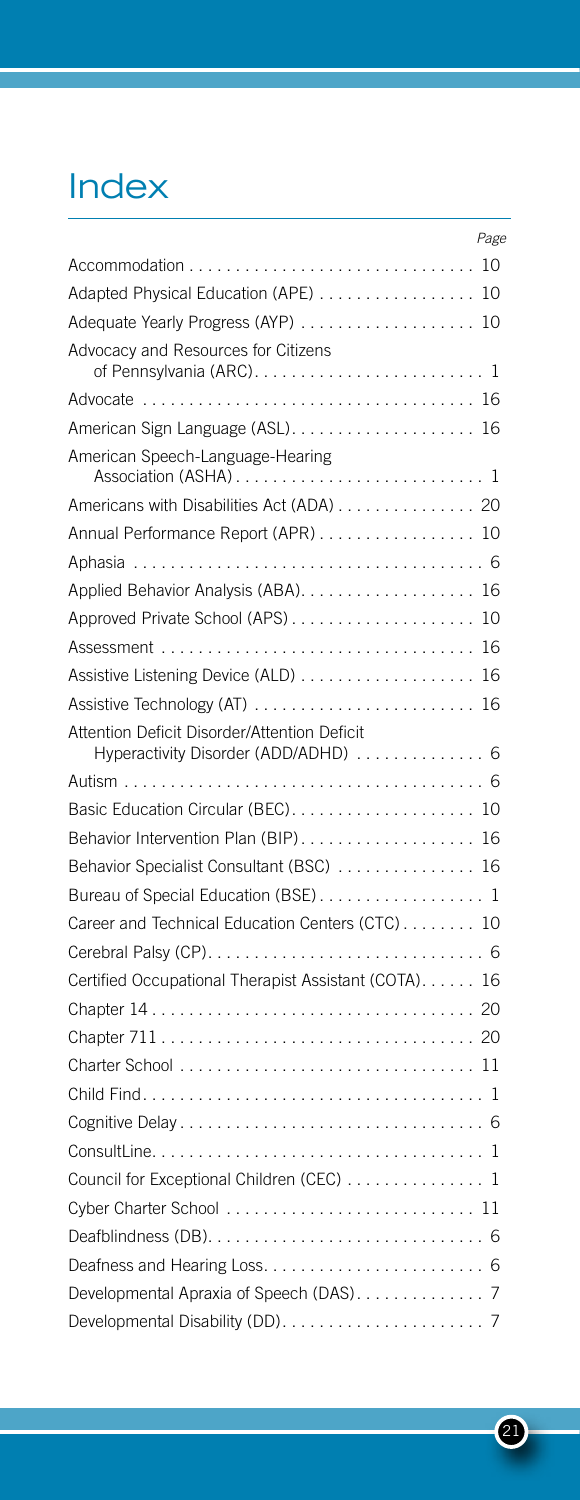### Index *(continued)*

|                                                       | Page |
|-------------------------------------------------------|------|
| Diagnostic and Statistical Manual of                  |      |
|                                                       |      |
| Disability Rights Network of Pennsylvania (DRN). 1    |      |
|                                                       |      |
| Due Process Hearing  11                               |      |
| Due Process Hearing Officer 11                        |      |
|                                                       |      |
|                                                       |      |
|                                                       |      |
|                                                       |      |
| Early Intervention Technical Assistance (EITA). 2     |      |
|                                                       |      |
|                                                       |      |
|                                                       |      |
|                                                       |      |
| Family Education Rights and Privacy Act (FERPA) 20    |      |
| Free Appropriate Public Education (FAPE)  11          |      |
| Functional Behavioral Assessment (FBA) 17             |      |
| Functional Behaviors  8                               |      |
|                                                       |      |
|                                                       |      |
|                                                       |      |
| Health Insurance Portability Accountability           |      |
| Hispanics United for Exceptional Children (HUNE) 2    |      |
| Individualized Education Program (IEP)  12            |      |
| Individualized Family Service Plan (IFSP) 12          |      |
| Individuals with Disabilities Education Act (IDEA) 20 |      |
|                                                       |      |
|                                                       |      |
|                                                       |      |
|                                                       |      |
| Least Restrictive Environment (LRE) 12                |      |
| Limited English Proficiency (LEP) 12                  |      |
|                                                       |      |
|                                                       |      |
| Medical Assistance Program (MA) 2                     |      |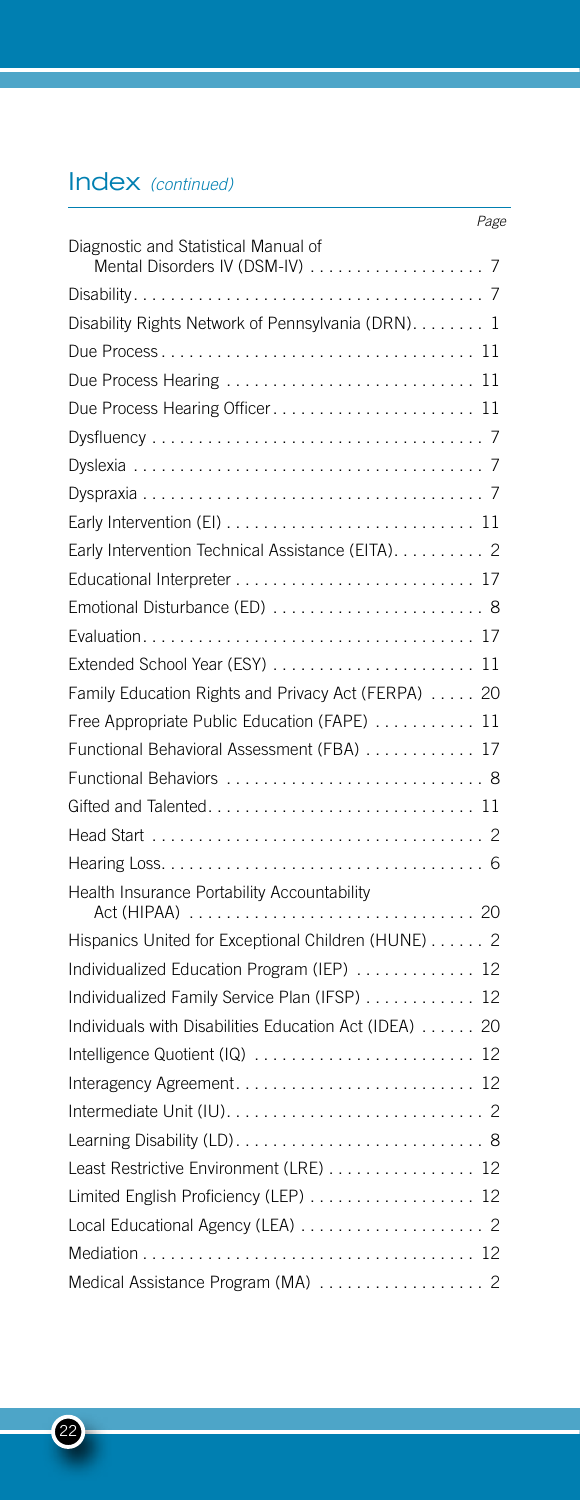|                                                        | Page |
|--------------------------------------------------------|------|
| Mental Retardation (MR)  8                             |      |
|                                                        |      |
|                                                        |      |
|                                                        |      |
| National Association of State Directors of             |      |
| National Instructional Materials Accessibility         |      |
|                                                        |      |
| Neighborhood School  13                                |      |
| No Child Left Behind (NCLB)  20                        |      |
| Notice of Recommended Educational                      |      |
| Occupational Therapy (OT) 17                           |      |
| Office for Dispute Resolution (ODR) 3                  |      |
| Office of Child Development and                        |      |
| Office of Special Education Programs (OSEP) 3          |      |
| Oppositional Defiant Disorder (ODD) 8                  |      |
| Orientation and Mobility (O & M). 17                   |      |
|                                                        |      |
|                                                        |      |
|                                                        |      |
| Parent Education and Advocacy Leadership               |      |
| Parent Education Network (PEN)  4                      |      |
| Pennsylvania Alternate System of Assessment (PASA). 13 |      |
| Pennsylvania Department of Education (PDE) 5           |      |
| Pennsylvania Department of Health (DOH) 5              |      |
| Pennsylvania Department of Public Welfare (DPW) 5      |      |
| Pennsylvania State Board of Education 5                |      |
| Pennsylvania System of School Assessment (PSSA) 13     |      |
| Pennsylvania System of School Assessment-Modified      |      |
| Pennsylvania Training and Technical Assistance         |      |
| Pennsylvania Value-Added Assessment System             |      |
| Pervasive Developmental Disorders (PDD)  9             |      |
|                                                        |      |
| Positive Behavior Support (PBS) 18                     |      |
|                                                        |      |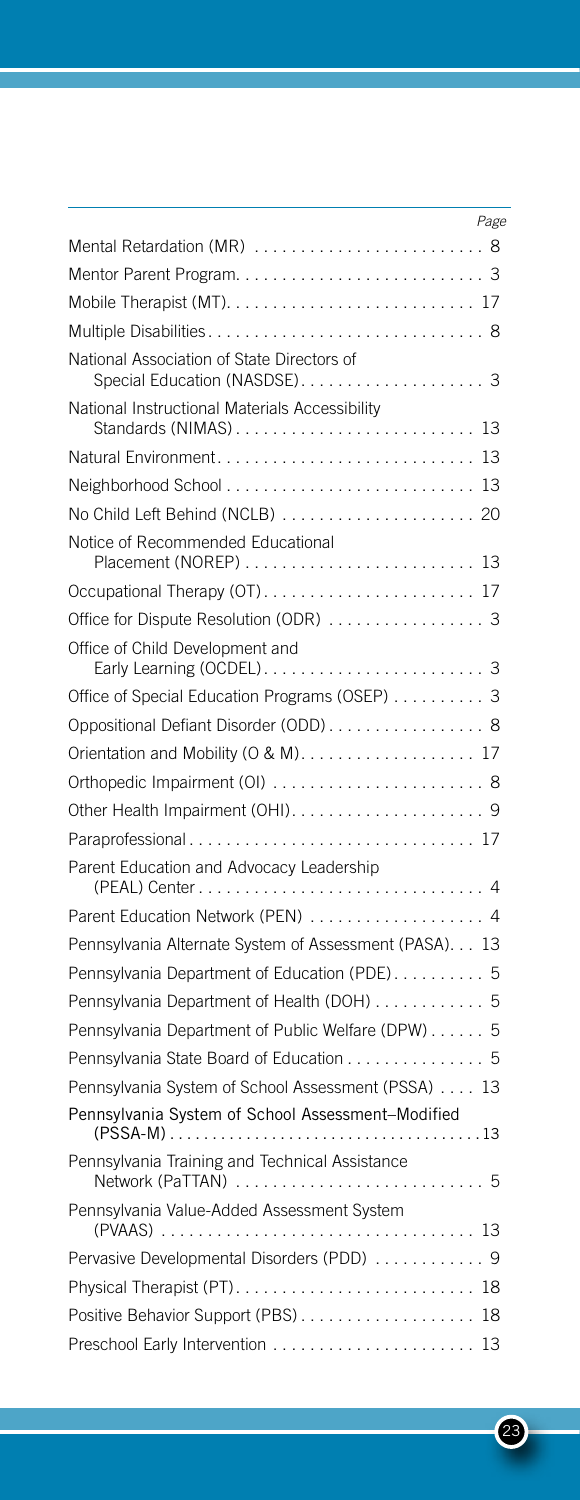### Index *(continued)*

|                                                                         | Page |
|-------------------------------------------------------------------------|------|
| Present Levels of Academic Achievement<br>and Functional Performance 14 |      |
| Procedural Safeguards Notice 14                                         |      |
|                                                                         |      |
|                                                                         |      |
|                                                                         | 14   |
| Related Services                                                        | 18   |
| Response to Instruction and Intervention (RtII) 14                      |      |
| School-Based Behavioral Health (SBBH)  14                               |      |
| Schoolwide Positive Behavior Supports (SWPBS) 14                        |      |
|                                                                         |      |
| Section 504 of the Rehabilitation Act. 20                               |      |
|                                                                         |      |
|                                                                         |      |
|                                                                         |      |
|                                                                         |      |
| Special Education Advisory Panel (SEAP) 5                               |      |
| Specific Learning Disability (SLD) 9                                    |      |
| Speech / Language Impairment 9                                          |      |
| Speech Language Pathologist (SLP) 19                                    |      |
|                                                                         |      |
| State Interagency Coordinating Council (SICC)  5                        |      |
| State Performance Plan (SPP)  20                                        |      |
| Supplementary Aids and Services 15                                      |      |
|                                                                         |      |
| Telecommunication Device for the Deaf (TDD/TTY) 19                      |      |
|                                                                         |      |
|                                                                         |      |
|                                                                         |      |
|                                                                         |      |
| Universal Design for Learning (UDL) 15                                  |      |
|                                                                         |      |
| Vocational Rehabilitation (VR) 19                                       |      |
|                                                                         |      |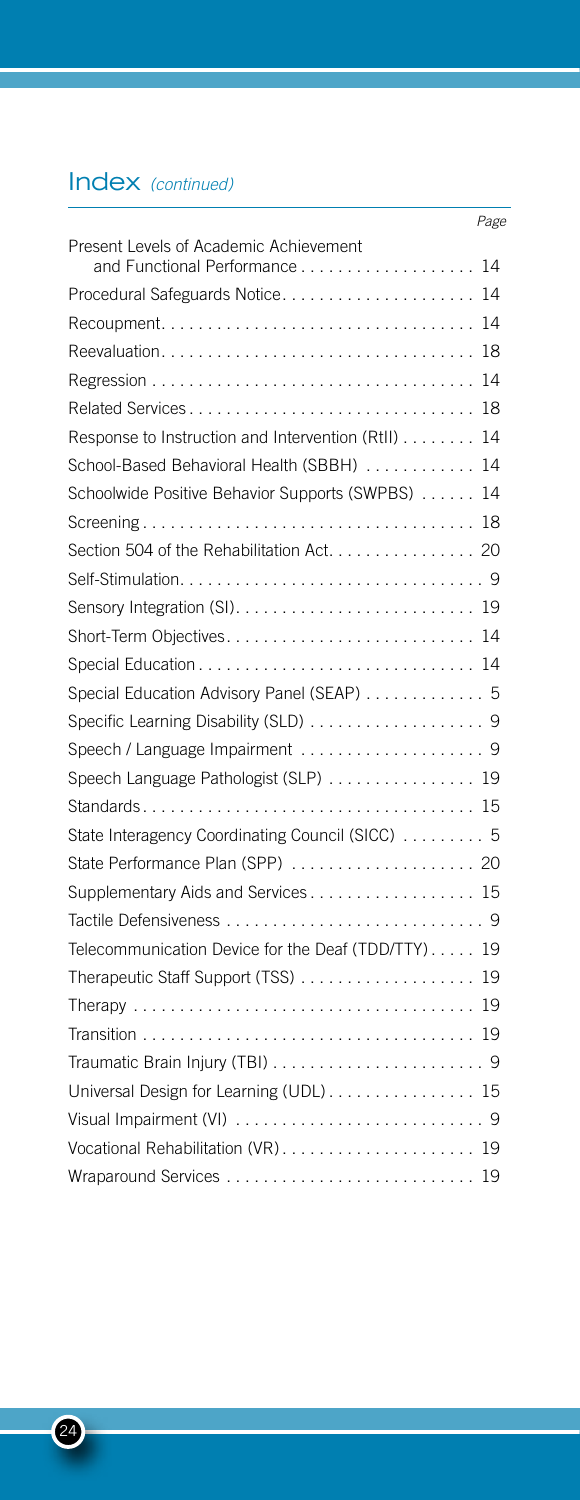# **Additional** Information

For a comprehensive list of special education terms, acronyms, abbreviations, and definitions go to www.pattan.net, click Resources, and then click Glossary.

Also available from PaTTAN is *Education ABCs*, a list of the most commonly used special education acronyms. To order, go to www.pattan.net or call 800-441-3215.